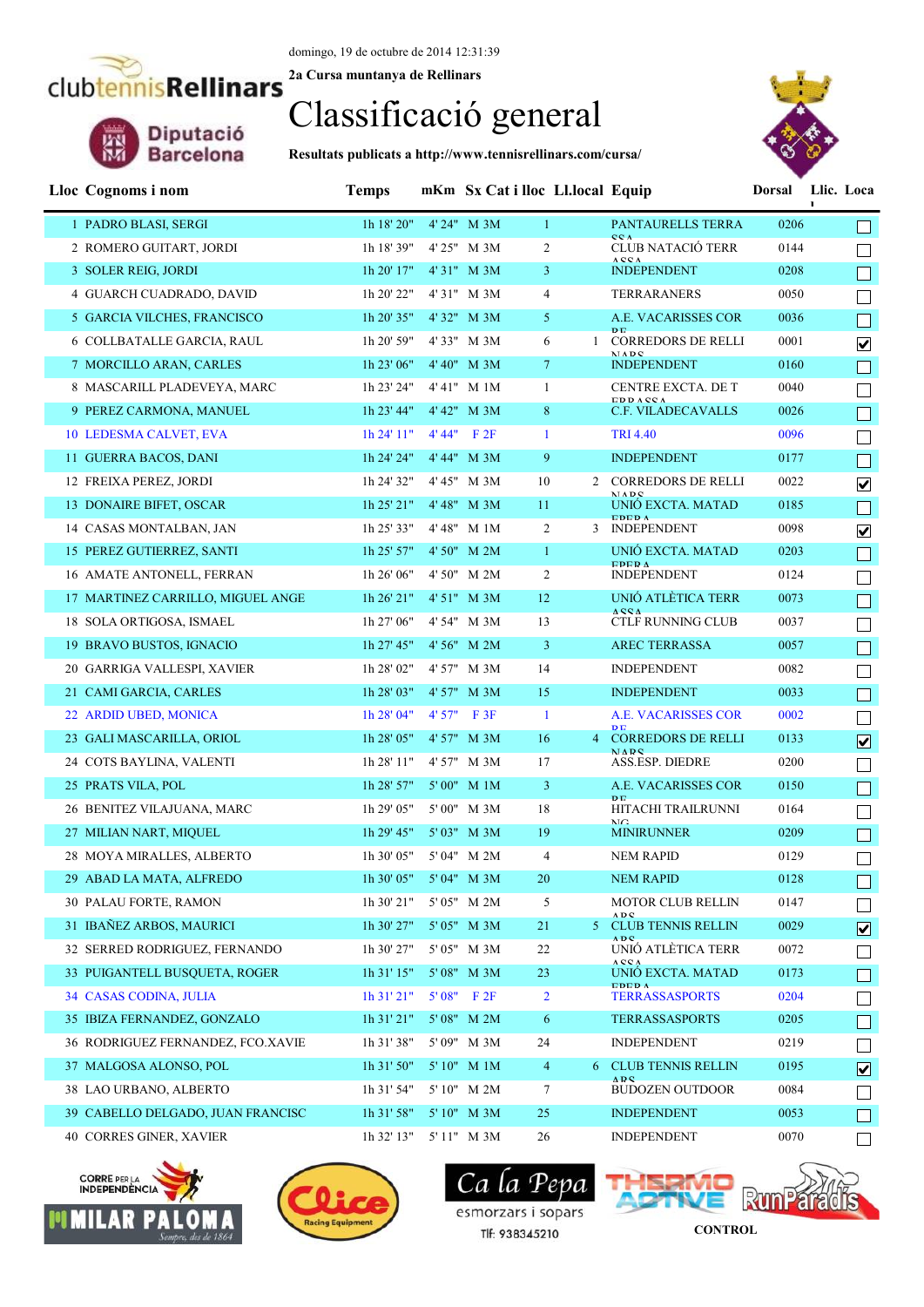**2a Cursa muntanya de Rellinars** clubtennisRellinars

# Diputació<br>Barcelona

Classificació general

**Resultats publicats a http://www.tennisrellinars.com/cursa/**



| Lloc Cognoms i nom                 | <b>Temps</b>           | mKm Sx Cat i lloc Ll.local Equip |                |                                             |      | Dorsal Llic. Loca<br>L. |
|------------------------------------|------------------------|----------------------------------|----------------|---------------------------------------------|------|-------------------------|
| 41 MAILLO LARA, JOSE ALBERTO       | 1h 32' 27"             | 5' 12" M 3M                      | 27             | PONENT RUNNING                              | 0155 |                         |
| 42 GARCIA PEIG, DAVID              | 1h 32' 28"             | 5' 12" M 3M                      | 28             | <b>INDEPENDENT</b>                          | 0149 |                         |
| 43 GALLARDO HERNANDEZ, OSCAR       | 1h 32' 54"             | 5' 13" M 3M                      | 29             | UNIÓ EXCTA. MATAD                           | 0154 | $\Box$                  |
| 44 ROQUETA EGEA, RAMON             | 1h 32' 58"             | 5' 13" M 4M                      | $\mathbf{1}$   | <b>EDEDA</b><br><b>INDEPENDENT</b>          | 0188 |                         |
| 45 BELLIDO DOMINGUEZ, RAFA         | 1h 33' 49"             | 5' 16" M 2M                      | 8              | <b>RUNPARADIS</b>                           | 0071 | $\Box$                  |
| 46 MAS LOZANO, ROSA M.             | $1h$ 34' 07"           | $5'17''$ F 3F                    | $\overline{2}$ | <b>INDEPENDENT</b>                          | 0020 | $\Box$                  |
| 47 LORENZO CAPILLA, ANGEL          | $1h$ 34' $13"$         | 5' 18" M 2M                      | 9              | 7 INDEPENDENT                               | 0011 | $\overline{\mathbf{v}}$ |
| 48 RIPOLL SOLER, SERGI             | 1h 34' 15"             | 5' 18" M 3M                      | 30             | <b>INDEPENDENT</b>                          | 0077 | $\Box$                  |
| 49 RIO CRESPO, NOEL                | $1h$ 34' $15"$         | 5'18" M 1M                       | 5 <sup>1</sup> | <b>INDEPENDENT</b>                          | 0201 | $\Box$                  |
| 50 MARTINEZ QUILEZ, VICTOR ENRIQUE | 1h 34' 54"             | 5' 20" M 3M                      | 31             | EGARA-MOSSENAIRES                           | 0142 | $\Box$                  |
| 51 PASTOR ALTABELLA, MARIA         | $1h$ 35' $19"$         | $5'$ 21" M 3M                    | 32             | <b>CTLF RUNNING CLUB</b>                    | 0059 | $\Box$                  |
| 52 SATORRAS RAMIREZ, ALBERT        | 1h 35' 28"             | 5' 22" M 3M                      | 33             | <b>INDEPENDENT</b>                          | 0018 | $\Box$                  |
| 53 FERRER PEREZ, ALBERT            | $1h$ 35' 47"           | $5'$ 23" M 3M                    | 34             | 8 QKS DE LLUM                               | 0015 | $\overline{\mathbf{v}}$ |
| 54 SOLE ROMANOS, ROGER             | 1h 35' 49"             | 5' 23" M 2M                      | 10             | PUNK-TRAIL                                  | 0062 | $\Box$                  |
| 55 EL KAKDI, AHLAM                 | 1h 35' 54"             | $5'23''$ F 2F                    | $\mathbf{3}$   | <b>MEDILAST LLEIDA</b>                      | 0051 | $\Box$                  |
| 56 MALAGA MEZQUITA, DAVID          | 1h 35' 54"             | 5' 23" M 3M                      | 35             | <b>INDEPENDENT</b>                          | 0047 | $\Box$                  |
| 57 CIDRE FERNANDEZ, ENRIQUE NILO   | 1h 36' 21"             | $5'25''$ M 4M                    | $\overline{2}$ | <b>RUNPARADIS</b>                           | 0044 | $\Box$                  |
| 58 SAURA EXPOSITO, CARLOS          | 1h 36' 34"             | 5' 26" M 3M                      | 36             | <b>INDEPENDENT</b>                          | 0126 | ⊔                       |
| 59 FERNANDEZ FERNANDEZ, VALENTIN   | 1h 36' 36"             | $5'26''$ M $3M$                  | 37             | <b>INDEPENDENT</b>                          | 0157 | $\Box$                  |
| 60 FERNANDEZ CAMBARA, LAURA        | $1h\,36'$ 55"          | $5'27''$ F 3F                    | $\mathbf{3}$   | <b>PENYA FONDISTES BA</b>                   | 0086 | $\Box$                  |
| 61 BOADA SOLA, PERE                | 1h 37' 05"             | $5'$ 27" M 4M                    | 3              | <b>DAT ONIA</b><br><b>INDEPENDENT</b>       | 0003 | $\Box$                  |
| 62 MARIN ALONSO, XAVI              | 1h 37' 10"             | 5' 28" M 4M                      | $\overline{4}$ | <b>AT FLORESTA</b>                          | 0186 | $\Box$                  |
| 63 FORTE MARTINEZ, ADRIA           | 1h 37' 30"             | $5'29''$ M $2M$                  | 11             | <b>RUNPARADIS</b>                           | 0193 |                         |
| 64 VIDAL RAMOS, CARLES             | 1h 37' 33"             | 5' 29" M 3M                      | 38             | A.E. VACARISSES COR                         | 0117 |                         |
| 65 PUIGANTELL BUSQUETA, ORIOL      | $1h$ 37' 42"           | 5' 29" M 3M                      | 39             | D <sub>E</sub><br><b>INDEPENDENT</b>        | 0031 |                         |
| 66 BETETA SERRANO, JUAN            | 1h 38' 24"             | 5' 32" M 3M                      | 40             | <b>INDEPENDENT</b>                          | 0094 |                         |
| 67 CARRETERO ALONSO, QUIQUE        | 1h 38' 24"             | 5' 32" M 3M                      | 41             | <b>INDEPENDENT</b>                          | 0104 |                         |
| 68 SANCHEZ MESA, DAVID             | 1h 38' 37"             | 5' 32" M 2M                      | 12             | <b>INDEPENDENT</b>                          | 0097 |                         |
| 69 SALMERON MARTI, RAUL            | 1h 38' 38" 5' 32" M 2M |                                  | 13             | C.H. ATLETISME CERD                         | 0125 | $\Box$                  |
| 70 GARCIA SANCHEZ, DANI            | 1h 39' 06"             | 5' 34" M 3M                      | 42             | <b>ANIVOLA</b><br><b>INDEPENDENT</b>        | 0060 |                         |
| 71 BOFILL VISELLACH, JOAN          | 1h 39' 37"             | 5' 36" M 3M                      | 43             | <b>CN CALDES MONTBUI</b><br><b>TDIATI</b> Ó | 0189 |                         |
| 72 SERRANO FUENTES, JUAN           | 1h 39' 49"             | 5' 36" M 2M                      | 14             | <b>INDEPENDENT</b>                          | 0039 |                         |
| 73 MOLINER RESINA, RICARD          | $1h$ 39' 56"           | 5' 37" M 3M                      | 44             | <b>RUNPARADIS</b>                           | 0172 |                         |
| 74 PERETO CARMONA, DANIEL          | 1h 40' 05"             | 5'37" M 2M                       | 15             | <b>LLAMPETS</b>                             | 0178 |                         |
| 75 TORRES FERRAZ, JOAN             | 1h 40' 14"             | 5'38" M 1M                       | 6              | 9 INDEPENDENT                               | 0187 | $\boxed{\text{v}}$      |
| 76 TORREDEMER CASAS, FRANCESC      | 1h 40' 26"             | 5'39" M 3M                       | 45             | <b>INDEPENDENT</b>                          | 0220 | $\Box$                  |
| 77 VIVO ESCUDERO, GERARD           | 1h40'38"               | 5' 39" M 2M                      | 16             | <b>CERDANYOLA TRIATL</b>                    | 0143 |                         |
| 78 GARCIA MARTINEZ, JUAN JAVIER    | 1h 40' 44"             | 5' 40" M 2M                      | 17             | Áсн<br><b>RUNPARADIS</b>                    | 0030 |                         |
| 79 GARCIA SANCHEZ, RUBEN           | 1h40'59"               | $5' 40''$ M $3M$                 | 46             | <b>NEM RAPID</b>                            | 0105 |                         |
| 80 GOMEZ FERNANDEZ, VICTOR         | 1h 41' 03"             | 5' 41" M 2M                      | 18             | <b>INDEPENDENT</b>                          | 0152 |                         |





 $\epsilon$ Ca *la* esmorzars i sopars Tlf: 938345210

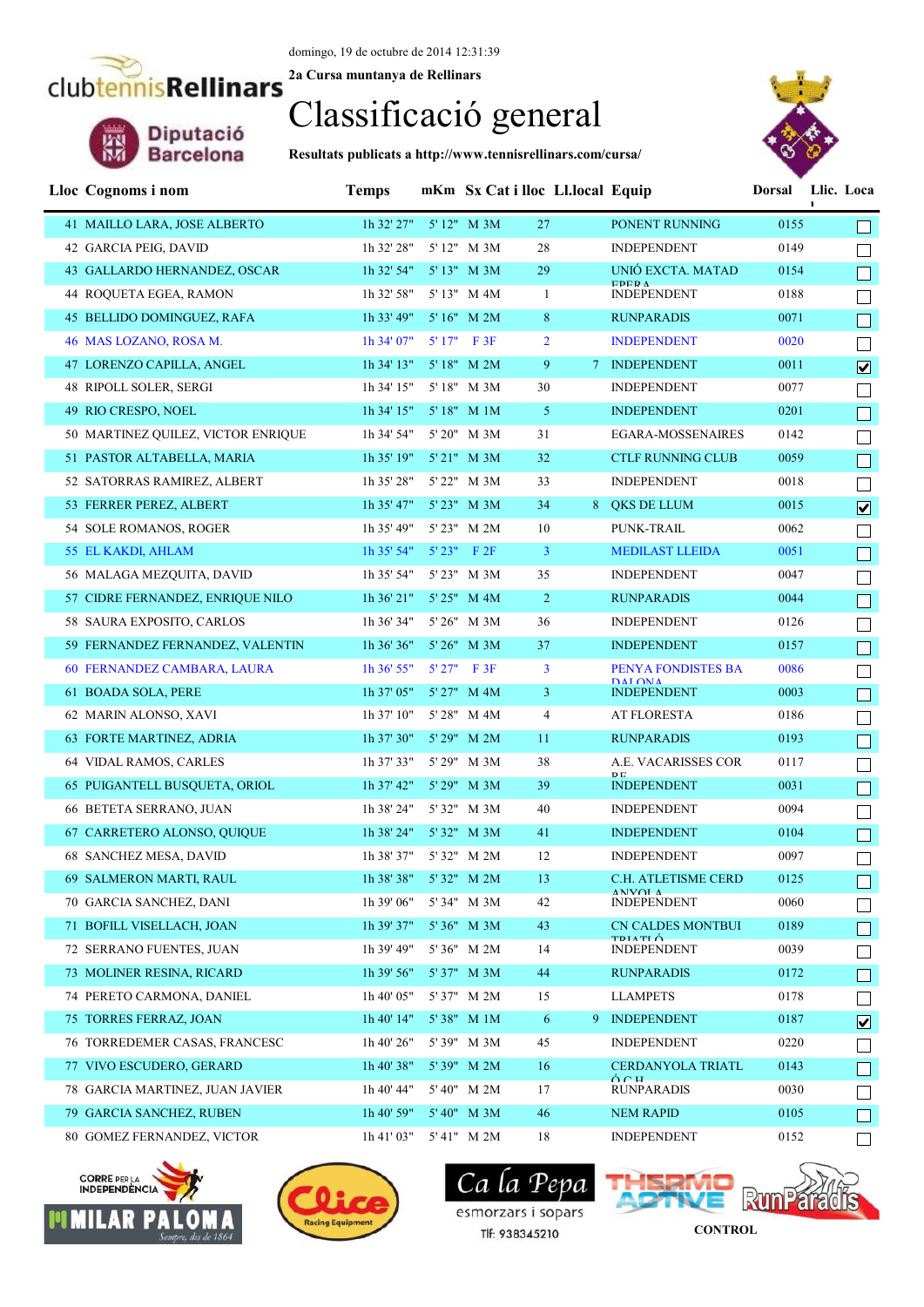## Classificació general

**Resultats publicats a http://www.tennisrellinars.com/cursa/**



| Lloc Cognoms i nom                  | <b>Temps</b>           |       | mKm Sx Cat i lloc Ll.local Equip |                |                                                     | Dorsal Llic. Loca | $\mathbf I$ |                         |
|-------------------------------------|------------------------|-------|----------------------------------|----------------|-----------------------------------------------------|-------------------|-------------|-------------------------|
| 81 RIBAS CENTELLES, XAVI            | 1h41'03"               |       | 5'41" M 3M<br>47                 |                | <b>INDEPENDENT</b>                                  | 0112              |             |                         |
| 82 SERRA ARIÑO, ADRIA               | 1h 41' 28"             |       | 5' 42" M 2M                      | 19             | <b>CALIFORNIA SPORTS</b>                            | 0045              |             |                         |
| 83 ZAPIRAIN PUENTE, IKER            | 1h 42' 04"             |       | 5' 44" M 3M<br>48                |                | <b>OIARTZUN</b>                                     | 0034              |             |                         |
| 84 MARTINEZ GARCIA, CARLOS          | 1h 42' 12"             |       | 5' 44" M 2M                      | 20             | <b>CLUB MUNTANYENC</b>                              | 0023              |             |                         |
| 85 SANCHEZ GARCIA, OIHANA           | 1h 42' 18"             |       | $5'45''$ F 3F                    | 49             | <b>DE TEDD A CCA</b><br><b>TERRASSASPORTS</b>       | 0199              |             |                         |
| 86 JANE GIRALT, JORDI               | 1h 42' 18"             |       | 5' 45" M 3M<br>50                |                | <b>TERRASSASPORTS</b>                               | 0198              |             |                         |
| 87 ORO BEA, CARLES                  | 1h 42' 21"             |       | 5' 45" M 3M<br>51                |                | <b>TRI 4.40</b>                                     | 0095              |             |                         |
| 88 MEMBRILLA MORENO, RAFEL          | 1h 42' 35"             |       | 5' 46" M 3M                      | 52             | <b>INDEPENDENT</b>                                  | 0078              |             |                         |
| 89 GARCIA ALVAREZ, JORDI            | 1h 42' 55"             |       | 53<br>5' 47" M 3M                |                | <b>INDEPENDENT</b>                                  | 0056              |             |                         |
| 90 GIL MORTES, DAVID                | 1h 43' 47"             |       | 5' 50" M 3M                      | 54             | 10 INDEPENDENT                                      | 0035              |             | $\overline{\mathbf{v}}$ |
| 91 ESCAYOLA GARCIA DEL PRADO, ISIDR | $1h$ 43' 55"           |       | 5' 50" M 3M                      | 55             | <b>INDEPENDENT</b>                                  | 0140              |             |                         |
| 92 ROUMENS RIUS, ISABEL             | 1h 43' 59"             |       | 5' 51" F 3F                      | $\overline{4}$ | A.E. VACARISSES COR<br><b>DE</b>                    | 0197              |             |                         |
| 93 ROCA VILALTA, JAUME              | 1h 44' 00"             |       | 5' 51" M 3M                      | 56             | <b>INDEPENDENT</b>                                  | 0146              |             | $\Box$                  |
| 94 PEREA FERNANDEZ, JUAN CARLOS     | 1h 44' 25"             |       | 5' 52" M 3M                      | 57<br>11       | <b>INDEPENDENT</b>                                  | 0181              |             | $\blacktriangledown$    |
| 95 MIRALLES MELET, MARC             | 1h 44' 29"             |       | 5' 52" M 3M                      | 58             | <b>INDEPENDENT</b>                                  | 0167              |             |                         |
| 96 SANCHEZ MILAN, TONI              | 1h 44' 43"             |       | 5' 53" M 3M                      | 59             | <b>INDEPENDENT</b>                                  | 0153              |             |                         |
| 97 DOMINGUEZ GONZALEZ, MARIO        | 1h 44' 58"             |       | 5' 54" M 3M                      | 60             | <b>INDEPENDENT</b>                                  | 0032              |             |                         |
| 98 MARINA PERARNAU, ALBERT          | 1h 45' 06"             |       | 5' 54" M 3M                      | 61             | C.H. ATLETISME CERD                                 | 0092              |             |                         |
| 99 COSTA LINARES, SANTI             | 1h 45' 26"             |       | 5' 55" M 3M<br>62                |                | <b>ANIVAL A</b><br><b>INDEPENDENT</b>               | 0122              |             |                         |
| 100 BERTRAN ARQUE, JOAN             | 1h 45' 30"             |       | 5' 56" M 3M                      | 63             | <b>INDEPENDENT</b>                                  | 0216              |             |                         |
| 101 VIÑALS BROS, PAU                | 1h 45' 35"             |       | 5' 56" M 1M                      | $\mathcal{I}$  | <b>TERRASSASPORTS</b>                               | 0119              |             |                         |
| 102 GONZALEZ FERNANDEZ, DAMIAN      | 1h 45' 40"             |       | 5' 56" M 2M                      | 21             | <b>URBOUT</b>                                       | 0166              |             |                         |
| 103 RODRIGUEZ RODRIGUEZ, BEA        | $1h$ 45' 47"           |       | 5' 57" F 2F                      | $\overline{4}$ | <b>INDEPENDENT</b>                                  | 0085              |             |                         |
| 104 CASAS SORIGUERA, ALBERT         | 1h 45' 57"             |       | 5' 57" M 1M                      | 8              | 12 CLUB TENNIS RELLIN<br>ADC                        | 0194              |             | $\overline{\mathbf{v}}$ |
| 105 FABRA PARDO, LAURA              | 1h 46' 05"             |       | $5'58''$ F $2F$                  | 5 <sup>1</sup> | <b>AREC TERRASSA</b>                                | 0058              |             |                         |
| 106 DALFO BAQUE, ANTONI             | 1h 47' 05"             |       | 6'01" M 4M                       | 5              | <b>CLUB MUNTANYENC</b><br>MOLL ET                   | 0007              |             |                         |
| 107 ROQUE RESINA, LLUIS             | 1h 47' 28"             |       | 6'02" M 4M                       | 6              | <b>INDEPENDENT</b>                                  | 0102              |             |                         |
| 108 TEJERO AVALOS, JORDI            | 1h 47' 30"             |       | 6'02" M 3M                       | 64             | PRIMOAKS-RUNNING                                    | 0138              |             |                         |
| 109 DIAZ GUTIERREZ, SERGIO          | 1h 47' 43" 6' 03" M 2M |       |                                  | 22             | BMX TERRASSA                                        | 0114              |             |                         |
| 110 MARTIN OLIVARES, NORBERT        | 1h 48' 09"             |       | 6'05" M 2M                       | 23             | A.E. VACARISSES COR                                 | 0218              |             | $\Box$                  |
| 111 SABCHEZ SALOMO, CARLES          | 1h 48' 23"             |       | 6'05" M 1M                       | 9              | <b>INDEPENDENT</b>                                  | 0196              |             | П                       |
| 112 URBANO DELGADO, SERGI           | 1h 48' 37"             |       | 6'06" M 3M                       | 65             | <b>INDEPENDENT</b>                                  | 0162              |             | ⊔                       |
| 113 MUNTANYOLA SANCHEZ, MONTSERR    | 1h 48' 40"             |       | 6'06" F 3F                       | 5 <sup>1</sup> | <b>INDEPENDENT</b>                                  | 0083              |             | H                       |
| 114 FOLCH MAS, JORDI                | 1h 48' 42"             |       | 6'06" M 4M                       | 7              | AREC TERRASSA                                       | 0080              |             | $\Box$                  |
| 115 PEREZ SEGARRA, CARLOS DAVID     | 1h 48' 42"             |       | 6'06" M 4M                       | 8              | AREC TERRASSA                                       | 0079              |             | $\Box$                  |
| 116 GUARDIOLA FERNANDEZ, JAVIER     | 1h 48' 44"             |       | 6'07" M 2M                       | 24             | <b>INDEPENDENT</b>                                  | 0054              |             | $\Box$                  |
| 117 GUTI NAVARRO, JORDI             | 1h 49' 02"             |       | $6'08''$ M $2M$                  | 25             | KURTITS TERRASSA                                    | 0151              |             |                         |
| 118 VIÑALS TORRELLA, FREDI          | 1h 49' 07"             |       | 6'08" M 4M                       | 9              | UNIÓ EXCTA. MATAD<br><b>EDEDA</b>                   | 0118              |             |                         |
| 119 PEREZ BASAGAÑAS, EVA            | $1h$ 49' 46"           | 6'10" | F3F                              | 6              | PRIMOAKS-RUNNING                                    | 0139              |             |                         |
| 120 NOGUES CASAN, MIQUEL            | 1h 49' 46"             |       | 6' 10" M 3M                      | 66             | <b>CLUB EXCTA. INDEPE</b><br>NIDENIT DE CATALI INIV | 0006              |             | $\Box$                  |







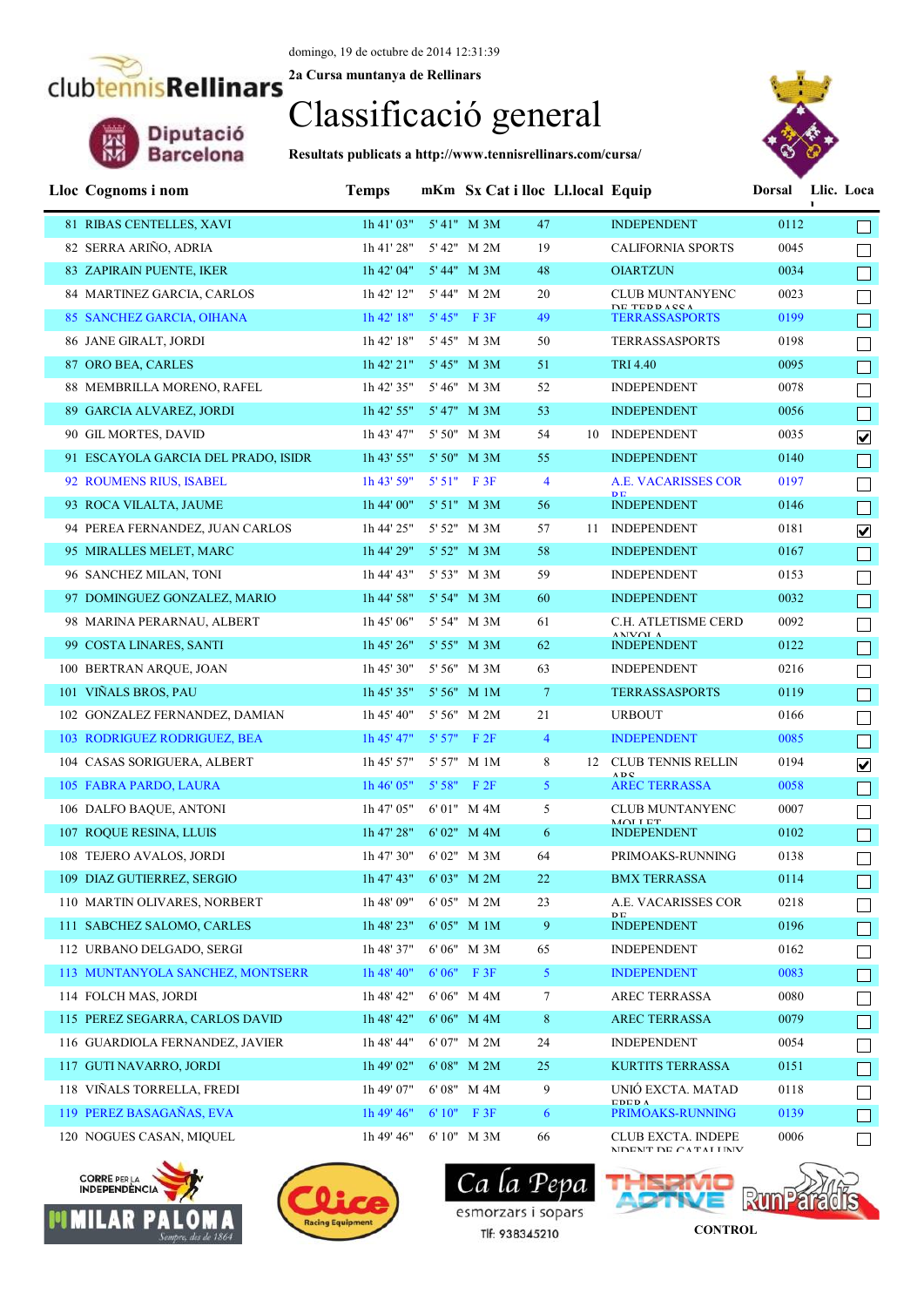domingo, 19 de octubre de 2014 12:31:39

**2a Cursa muntanya de Rellinars**

### Classificació general

**Resultats publicats a http://www.tennisrellinars.com/cursa/**



| Lloc Cognoms i nom                | <b>Temps</b>                  | mKm Sx Cat i lloc Ll.local Equip |             |              |                                          | Dorsal Llic. Loca | L. |                         |
|-----------------------------------|-------------------------------|----------------------------------|-------------|--------------|------------------------------------------|-------------------|----|-------------------------|
| 121 PEREZ GUTIERREZ, SOLEDAD      | $1h$ 49' 47"                  | $6'10''$ F 3F                    | $\tau$      |              | <b>RUNPARADIS</b>                        | 0009              |    |                         |
| 122 ANDEL MARTIN, OSCAR           | 1h 49' 57"                    | 6' 11" M 3M                      | 67          |              | <b>INDEPENDENT</b>                       | 0043              |    |                         |
| 123 BUCH SAINZ, EDGAR             | $1h$ 49' 57"                  | $6' 11''$ M $2M$                 | 26          |              | <b>INDEPENDENT</b>                       | 0042              |    |                         |
| 124 BORRULL PREIXENS, JOSEP       | 1h 50' 26"                    | 6'12" M 4M                       | 10          |              | C.H. ATLETISME CERD                      | 0176              |    |                         |
| 125 PERDOMO LOPEZ, LAURA          | 1h 50' 31"                    | $6' 13''$ F $2F$                 | 6           |              | ANIVOL A<br><b>GRUP TRAIL MOLLET</b>     | 0012              |    | $\Box$                  |
| 126 FERRER MARTINEZ, CARLES       | 1h 50' 43"                    | $6' 13''$ M $4M$                 | 11          |              | CMAA<br><b>INDEPENDENT</b>               | 0038              |    |                         |
| 127 GONZALES MONTOYA, CARLOS      | 1h 51' 16"                    | $6' 15''$ M $3M$                 | 68          |              | <b>URBOUT</b>                            | 0159              |    |                         |
| 128 VILA ESPINO, ALBERT           | 1h 51' 27"                    | 6'16" M 3M                       | 69          |              | <b>INDEPENDENT</b>                       | 0110              |    | $\Box$                  |
| 129 RIERA CURCOLL, CRISTINA       | 1h 52' 23"                    | $6'19''$ F 3F                    | 8           |              | 13 CLUB TENNIS RELLIN                    | 0137              |    | $\overline{\mathbf{v}}$ |
| <b>130 PUJADAS MARCO, ESTHER</b>  | $1h$ 52' 43"                  | $6'20''$ F 3F                    | 9           |              | <b>ADC</b><br><b>UE VIC - LLUNA PLEN</b> | 0202              |    | П                       |
| 131 DE LAS HERAS SOLE, IGNACIO    | 1h 52' 48"                    | $6' 20''$ M $3M$                 | 70          |              | <b>CTLF RUNNING CLUB</b>                 | 0025              |    | $\Box$                  |
| 132 LOPEZ PUIG, XAVI              | 1h 53' 00"                    | 6' 21" M 3M                      | 71          |              | <b>INDEPENDENT</b>                       | 0174              |    | $\mathbb{R}^n$          |
| 133 RUIZ MARTOS, MARISA           | 1h 53' 01"                    | $6'21''$ F 3F                    | 10          |              | <b>INDEPENDENT</b>                       | 0141              |    | $\Box$                  |
| 134 CELMA NEIRA, CARLOTA          | 1h 53' 11"                    | 6'22" F3F                        | 11          |              | <b>INDEPENDENT</b>                       | 0212              |    | $\mathbf{I}$            |
| 135 COCA GARCIA, JOSE LUIS        | $1h 53' 21''$ 6' 22" M 2M     |                                  | 27          |              | <b>INDEPENDENT</b>                       | 0016              |    | $\Box$                  |
| 136 MONTERO LOPEZ, ANGEL          | 1h 53' 22"                    | 6' 22" M 3M                      | 72          |              | <b>RUNPARADIS</b>                        | 0041              |    | $\Box$                  |
| 137 MARRON PUIGDUETA, DANI        | 1h 53' 28"                    | 6' 22" M 3M                      | 73          |              | <b>C.T. LES FONTS RUNNI</b>              | 0108              |    | $\Box$                  |
| 138 GARCIA DIAZ, SERGI            | 1h 54' 07"                    | 6'25" M 1M                       | 10          |              | NG.<br><b>CD TERRASSA HOCKE</b>          | 0100              |    |                         |
| 139 PASSOLA PARCERISSA, RAMON     | 1h 54' 12"                    | $6' 25''$ M $3M$                 | 74          | $\mathbf{v}$ | UE TOUS                                  | 0217              |    | $\Box$                  |
| 140 GIMENEZ GRACIA, DAVID         | 1h 54' 27"                    | $6' 26''$ M $4M$                 | 12          |              | RUNNING SANT QUIRZ                       | 0213              |    |                         |
| 141 DALMASES CAMPILLO, DAVID      | 1h 55' 08"                    | 6'28" M 3M                       | 75          |              | <b>INDEPENDENT</b>                       | 0168              |    | П                       |
| 142 ORTEGA SALESA, ISAAC          | 1h 55' 44"                    | 6'30" M 2M                       | 28          |              | <b>RUNPARADIS</b>                        | 0093              |    |                         |
| 143 CLEMENTE ESCUIN, RAFAEL       | 1h 55' 46"                    | $6'30''$ M $3M$                  | 76          |              | <b>RUNPARADIS</b>                        | 0136              |    |                         |
| 144 ROCA CANALS, MIREIA           | $1h$ 55' 54"                  | $6'31''$ F 3F                    | 12          |              | <b>INDEPENDENT</b>                       | 0190              |    |                         |
| 145 ORTIZ BURGOS, OSCAR           | 1h 56' 20"                    | $6'32"$ M $2M$                   | 29          |              | <b>INDEPENDENT</b>                       | 0017              |    |                         |
| 146 RUIZ PARIS, MARIA             | 1h 56' 21"                    | 6'32" F2F                        | $\tau$      |              | <b>INDEPENDENT</b>                       | 0019              |    |                         |
| 147 LUQUE MORENO, DANIEL          | 1h 56' 25"                    | $6'32"$ M $3M$                   | 77          |              | <b>INDEPENDENT</b>                       | 0066              |    |                         |
| 148 SEGURA ABELLAN, GORKA         | 1h 56' 56"                    | 6'34" M 1M                       | 11          |              | 14 CORREDORS DE RELLI                    | 0183              |    | $\blacktriangledown$    |
| 149 MALGOSA PALOMA, JAN           | $1h\,56'\,56''$ 6' 34" M $1M$ |                                  | 12          |              | MADC<br><b>INDEPENDENT</b>               | 0182              |    | $\Box$                  |
| 150 TURU SEGURA, MARC             | 1h 57' 37"                    | 6'36" M 3M                       | 78          |              | <b>INDEPENDENT</b>                       | 0120              |    |                         |
| 151 HERNANDEZ MARTINEZ, JUAN MANU | 1h 58' 08"                    | 6'38" M 3M                       | 79          |              | <b>RUNPARADIS</b>                        | 0101              |    |                         |
| 152 BEA GIL, SERGI                | 1h 58' 12"                    | 6'38" M 3M                       | 80          |              | <b>INDEPENDENT</b>                       | 0074              |    |                         |
| 153 MUÑOZ BRETONES, MARIA PAZ     | 1h 58' 15"                    | 6'39" F 3F                       | 13          |              | <b>INDEPENDENT</b>                       | 0064              |    |                         |
| 154 FERNANDEZ MARGALLO, FRAN      | 1h 58' 49"                    | 6'41" M 3M                       | $8\sqrt{1}$ |              | <b>INDEPENDENT</b>                       | 0163              |    |                         |
| 155 GARCIA LAPUENTE, LLUIS        | 1h 59' 01"                    | $6' 41''$ M $4M$                 | 13          |              | <b>INDEPENDENT</b>                       | 0046              |    |                         |
| 156 CASTELLS GARCIA, XAVIER       | 1h 59' 21"                    | 6'42" M 3M                       | 82          |              | <b>INDEPENDENT</b>                       | 0004              |    |                         |
| 157 POZO TORTOSA, DIEGO           | 1h 59' 36"                    | $6' 43''$ M $3M$                 | 83          |              | <b>INDEPENDENT</b>                       | 0048              |    |                         |
| 158 MARTINEZ CASTILLO, JORDI      | 1h 59' 45"                    | 6' 44" M 3M                      | 84          |              | <b>RUNPARADIS</b>                        | 0010              |    |                         |
| 159 ADALID PRIETO, RAFAEL         | 1h 59' 58"                    | 6' 44" M 4M                      | 14          |              | PANTAURELLS TERRA<br>CCA                 | 0099              |    |                         |
| 160 MALGOSA MONTSERRAT, XEC       | 2h 00' 00"                    | 6'44" M 2M                       | 30          |              | <b>LLAMPETS</b>                          | 0180              |    |                         |





Ca *La* esmorzars i sopars Tlf: 938345210

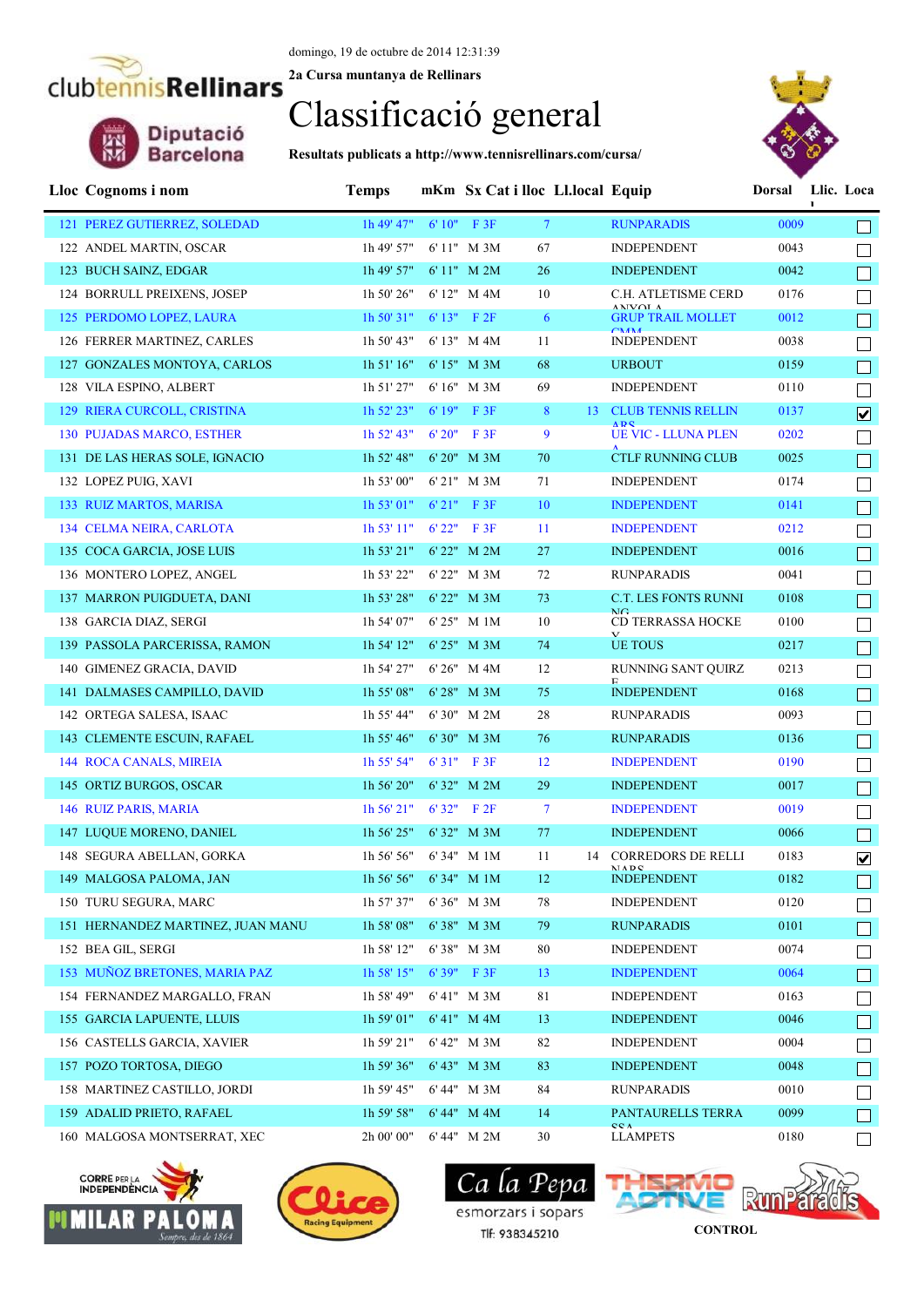#### domingo, 19 de octubre de 2014 12:31:40

**2a Cursa muntanya de Rellinars**

### Classificació general

**Resultats publicats a http://www.tennisrellinars.com/cursa/**



| Lloc Cognoms i nom                              | <b>Temps</b>           |        | mKm Sx Cat i lloc Ll.local Equip |              |                                        | Dorsal | Llic. Loca<br>L.        |
|-------------------------------------------------|------------------------|--------|----------------------------------|--------------|----------------------------------------|--------|-------------------------|
| 161 PEÑA GIMENEZ, M. ANGELS                     | 2h 00' 00"             |        | $6' 44''$ F 3F                   | 14           | <b>A.E. VACARISSES COR</b>             | 0063   |                         |
| 162 ORTIZ SANJUAN, XAVIER                       | 2h 00' 43"             |        | 6' 47" M 3M                      | 85           | TEAM 4 LIFE SPORTS                     | 0215   |                         |
| 163 ELORZA RICART, JOSEP MARIA                  | 2h 00' 44"             |        | $6' 47''$ M $3M$                 | 86           | <b>INDEPENDENT</b>                     | 0161   |                         |
| 164 SAUTER FICHTEL, HARALD                      | $2h\ 01'\ 00"$         |        | 6' 48" M 3M                      | 87           | <b>INDEPENDENT</b>                     | 0013   |                         |
| 165 GARCIA CHORDA, JAVIER                       | $2h\ 01'\ 01"$         |        | 6' 48" M 3M                      | 88           | <b>INDEPENDENT</b>                     | 0014   | $\Box$                  |
| 166 SUAREZ GUTIERREZ, ALEX                      | 2h 02' 10"             |        | 6' 52" M 3M                      | 89           | <b>RUNPARADIS</b>                      | 0165   |                         |
| 167 BENAVIDES GIGANTE, JESUS                    | 2h 02' 16"             |        | $6' 52''$ M $3M$                 | 90           | <b>INDEPENDENT</b>                     | 0192   | $\Box$                  |
| 168 CORTES-RUSSELL MIQUEL, DAVID                | 2h 04' 05"             |        | 6' 58" M 3M                      | 91           | <b>GRUP AGBAR</b>                      | 0135   | $\Box$                  |
| 169 VERDAGUER FREIXA, ANNA                      | 2h 04' 42"             |        | $7'00''$ F $2F$                  | 8            | UNIÓ EXCTA. MATAD                      | 0184   | $\Box$                  |
| 170 FARGAS ESPLUGUES, EMMA                      | 2h 05' 38"             | 7'03'' | F3F                              | 15           | <b>EDED A</b><br>15 CLUB TENNIS RELLIN | 0076   | $\overline{\mathbf{v}}$ |
| 171 TARRES NIETO, MONTSE                        | $2h\ 06'$ 01"          |        | $7'05''$ F 3F                    | 16           | <b>ADC</b><br><b>INDEPENDENT</b>       | 0088   | $\Box$                  |
| 172 FERRAS DOMENECH, ANOUK                      | $2h\ 06'$ 03"          | 7'05"  | F 3F                             | 17           | <b>INDEPENDENT</b>                     | 0207   | $\Box$                  |
| 173 URRUTIA FERNANDEZ, JOSEP LLUIS              | 2h 06' 53"             |        | 7'08" M 3M                       | 92           | 16 CORREDORS DE RELLI                  | 0090   | $\overline{\mathbf{v}}$ |
| 174 MONTOYA PAÑOS, JOSEP JOAQUIM                | 2h 06' 53"             |        | 7'08" M 4M                       | 15           | MADC<br><b>INDEPENDENT</b>             | 0103   | ⊔                       |
| 175 ROLDAN SALVADOR, WENCES                     | $2h\ 08'$ 51"          |        | 7'14" M 4M                       | 16           | C.H. ATLETISME CERD                    | 0091   | $\Box$                  |
| 176 DOMINGUEZ ABRIL, OSCAR                      | 2h 09' 23"             |        | $7' 16''$ M $3M$                 | 93           | <b>ANIVOLA</b><br>SLOP.CAT SABADELL    | 0175   | $\Box$                  |
| 177 ROMACHO CASAJUANA, SUSANNA                  | 2h 09' 25"             |        | $7'16''$ F $2F$                  | 9            | <b>CORRERTRAIL</b>                     | 0067   | $\Box$                  |
| 178 MARIN MARTINEZ, SERGI                       | 2h 09' 25"             |        | 7'16" M 3M                       | 94           | <b>INDEPENDENT</b>                     | 0065   | $\Box$                  |
| 179 DOMENECH GRAUGES, GEMMA                     | 2h 10' 17"             |        | $7'19''$ F 3F                    | 18           | <b>INDEPENDENT</b>                     | 0210   | $\Box$                  |
| 180 RUSINES BONET, CONXITA                      | 2h 12' 28"             |        | $7'27''$ F4F                     | $\mathbf{1}$ | <b>INDEPENDENT</b>                     | 0109   | $\Box$                  |
| 181 PEREZ ENRIQUE, ANTONIO                      | 2h 12' 40"             |        | $7'$ 27" M 2M                    | 31           | <b>INDEPENDENT</b>                     | 0113   | $\Box$                  |
| <b>182 GOMEZ MORENO, TERE</b>                   | 2h 13' 09"             | 7'29"  | F3F                              | 19           | PONENT RUNNING                         | 0156   | $\Box$                  |
| 183 GUILLAMON CAMAÑES, CARME                    | 2h 13' 09"             | 7'29"  | F3F                              | 20           | <b>RUNPARADIS</b>                      | 0005   |                         |
| 184 NIETO BARON, MERCE                          | 2h 13' 10"             | 7'29"  | F3F                              | 21           | PONENT RUNNING                         | 0158   |                         |
| 185 DELGADO MARQUEZ, MANUEL                     | 2h 13' 35"             |        | $7'30''$ M $3M$                  | 95           | PANTAURELLS TERRA                      | 0131   |                         |
| 186 GOMEZ GARCIA, JUAN ANTONIO                  | 2h 13' 35"             |        | 7' 30" M 3M                      | 96           | <b>CCA</b><br>PANTAURELLS TERRA<br>CCA | 0130   |                         |
| 187 GUARCH PUIG, EUGENI                         | 2h 14' 40"             |        | 7' 34" M 4M                      | 17           | UNIÓ ATLÈTICA TERR                     | 0052   |                         |
| 188 BALLUS SUCARRATS, M. TERESA                 | 2h 14' 58"             |        | $7'35''$ F 3F                    | 22           | A C C A<br>A.E. VACARISSES COR         | 0191   |                         |
| 189 SERRA SANCHEZ, JORDI AND ANN AN INSTITUTION | 2h 15' 39" 7' 37" M 3M |        |                                  | 97           | <b>DE</b><br><b>INDEPENDENT</b>        | 0179   | $\Box$                  |
| 190 BIGORRA RODRIGUEZ, CARLES                   | 2h 15' 40"             |        | 7' 37" M 4M                      | 18           | 17 CLUB TENNIS RELLIN<br>ADC           | 0075   | $\blacktriangledown$    |
| 191 ALONSO MIR, ORIOL                           | 2h 15' 52"             |        | 7'38" M 3M                       | 98           | <b>INDEPENDENT</b>                     | 0081   |                         |
| 192 PONS CASASAMPERA, AGNES                     | 2h 16' 04"             |        | $7'39''$ F 3F                    | 23           | <b>CLUB TENNIS VIC</b>                 | 0145   |                         |
| 193 PRAT GARCIA, GERMINAL                       | 2h 16' 42"             |        | 7'41" M 2M                       | 32           | <b>BIBLIOTECA 4</b>                    | 0028   |                         |
| 194 MARMOL MARTINEZ, RAFA                       | 2h 17' 21"             |        | 7' 43" M 2M                      | 33           | <b>URBOUT</b>                          | 0169   |                         |
| 195 LOPEZ GOMEZ, ANDRES                         | 2h 17' 22"             |        | $7' 43''$ M $2M$                 | 34           | <b>URBOUT</b>                          | 0170   |                         |
| 196 DOSTA VIDAL, NURIA                          | 2h 19' 04"             |        | $7'49''$ F 3F                    | 24           | <b>INDEPENDENT</b>                     | 0134   |                         |
| 197 PENAS BORRELL, LAURA                        | 2h 21' 24"             |        | 7'57" F 3F                       | 25           | RUNNING SANT QUIRZ                     | 0214   |                         |
| 198 PENAS BORRELL, DAVID                        | 2h 21' 24"             |        | 7' 57" M 3M                      | 99           | CLUB TRIATLÓ SABAD<br><b>CII</b>       | 0211   |                         |
| 199 ALVAREZ AGUIRRE, NOEMI                      | 2h 31' 16"             | 8'30"  | F2F                              | 10           | <b>OPENCEL</b>                         | 0115   |                         |
| 200 SUAREZ ALVAREZ, ROCIO                       | 2h 31'17" 8'30" F 2F   |        |                                  | 11           | 18 OPENCEL                             | 0116   | $\overline{\mathbf{v}}$ |